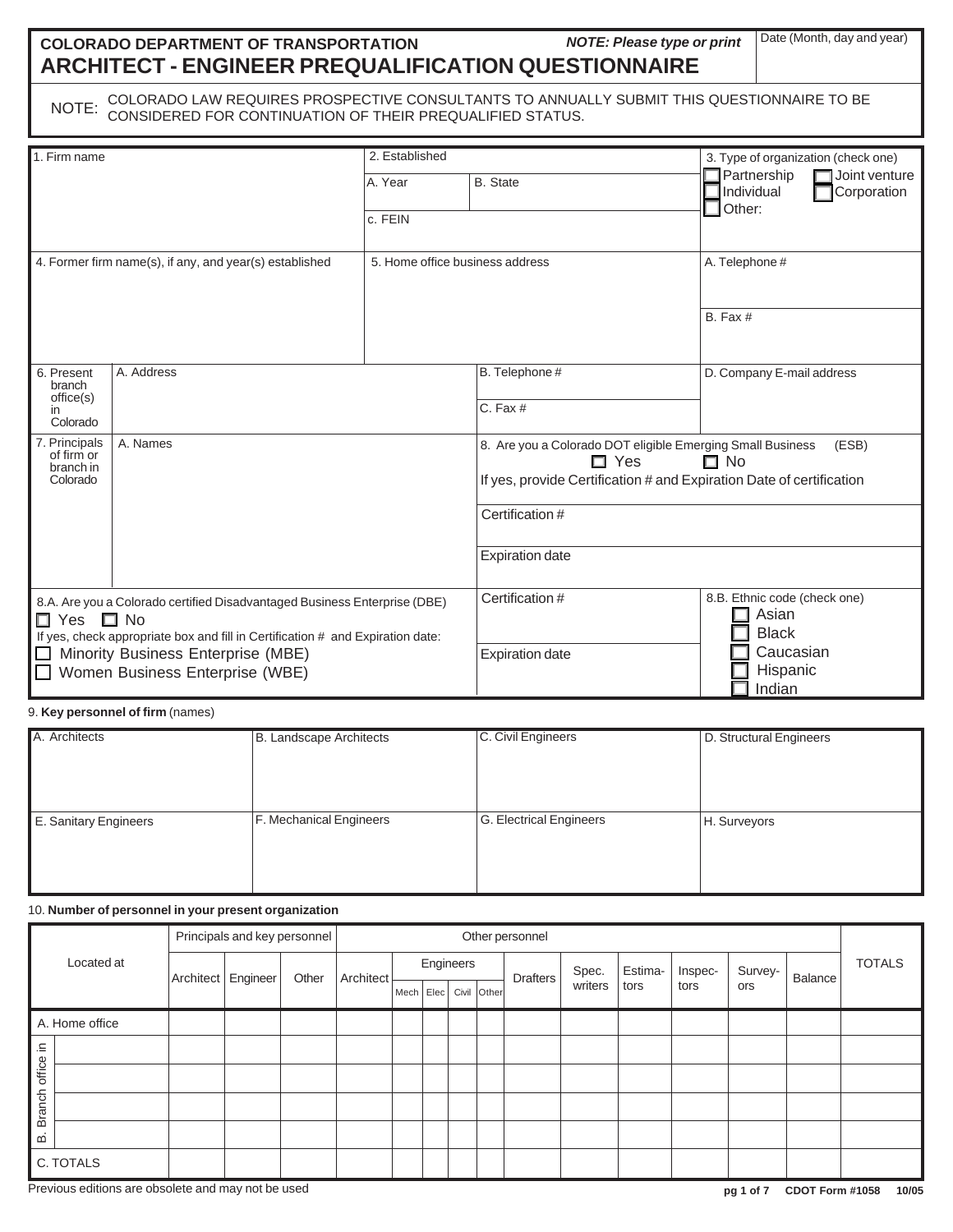### 11. **Outside associates and consultants usually employed by your firm**

| a. Category             | b. Name of firm or individual and address | a. Category             | b. Name of firm or individual and address |
|-------------------------|-------------------------------------------|-------------------------|-------------------------------------------|
| Α.                      |                                           | Ε.                      |                                           |
| Architects              |                                           | Sanitary<br>Engineers   |                                           |
| В.                      |                                           | $\mathsf{F}.$           |                                           |
| Landscape<br>Architects |                                           | Mechanical<br>Engineers |                                           |
| $\overline{C}$ .        |                                           | G.                      |                                           |
| Civil<br>Engineers      |                                           | Electrical<br>Engineers |                                           |
| D.                      |                                           | H.                      |                                           |
| Structural<br>Engineers |                                           | Surveyors               |                                           |

## 12. **Indicate in order of precedence, using "1", "2", "3" etc., the types of projects in which your firm specializes.**

| _ Acoustical Engineering (AC)                            | _ Highway and Street Design (HD) |
|----------------------------------------------------------|----------------------------------|
| _ Architecture (AR)                                      | _ Hydraulics (HY)                |
| _ Buildings Management (Contract Administration) (ABA)   | Industrial Hygienist             |
| __ Buildings (Construction) (ABC)                        | __ Landscape Architecture (LA)   |
| __ Bridge Design (BR)                                    | ___ Materials Testing (MT)       |
| _ Bridge Inspection (BI)                                 | ___ Mechanical Engineering (ME)  |
| __ Civil Engineering (CE)                                | ___ Sanitary Engineering (SA)    |
| _ Electrical Engineering (EL)                            | ___ Soils Engineering (SO)       |
| _ Engineering Expert Witness (EW)                        | ___ Structural Engineering (SE)  |
| __ Engineering Management (Contract Administration) (MA) | ___ Surveying (SU)               |
| _ Engineering Management (Construction) (MC)             | __ Traffic Engineering (TR)      |
| _ Environmental Engineering (EN)                         | Transportation Engineering (TP)  |
| _ Geological Engineering (GL)                            | ___ Tunneling (TU)               |
| Geotechnical Engineering (GE)                            | __ Value Engineering (VE)        |
|                                                          |                                  |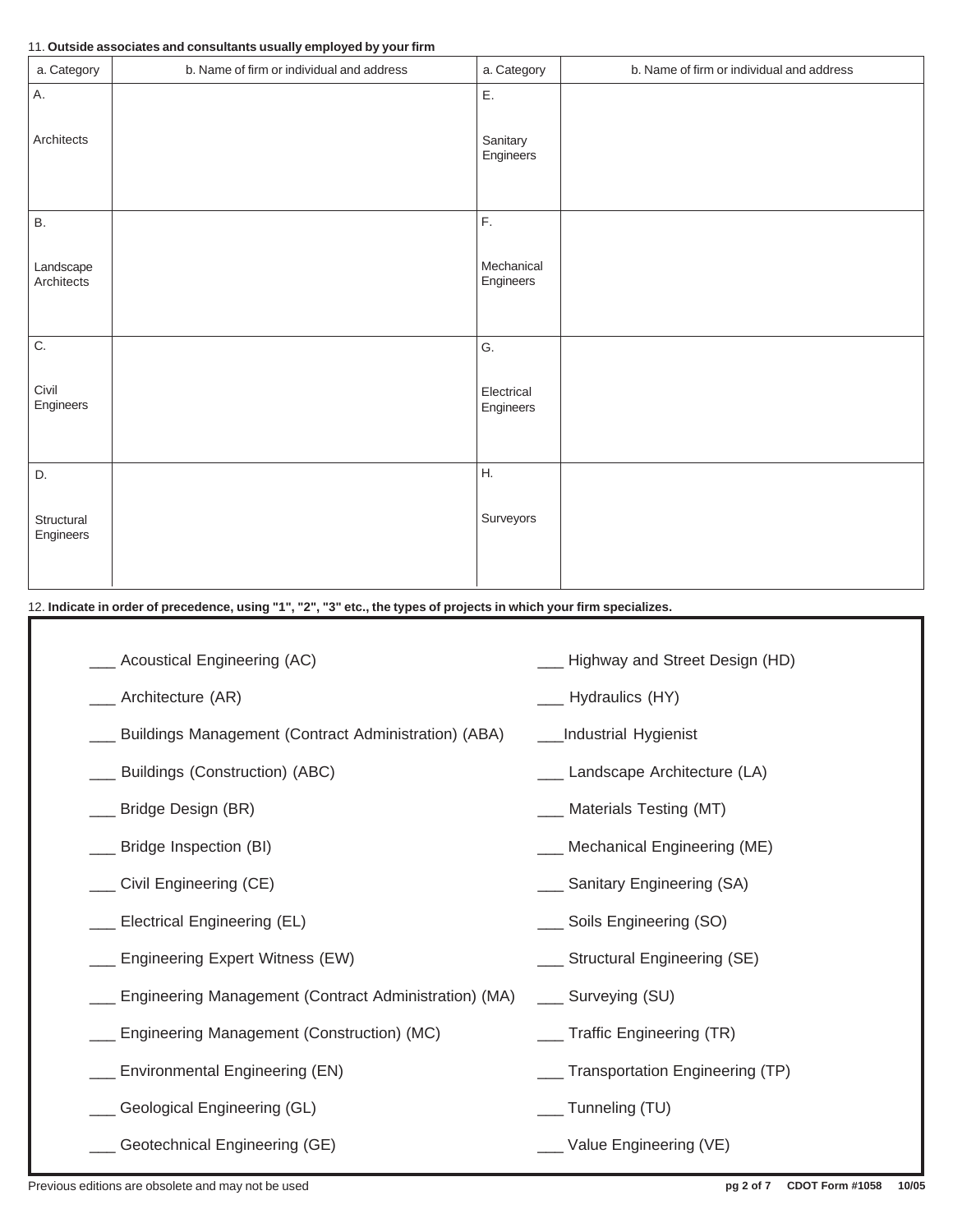### 13. **Personal history statement of principals, associates and other key personnel within your firm** (furnish complete data but keep to essentials)

| A. Name (last, first, middle initial)                                                                                           |                                                        |                                                          |                                                      | C. Name (last, first, middle initial)                                                                                           |                                                        |                                                          |                                                      |
|---------------------------------------------------------------------------------------------------------------------------------|--------------------------------------------------------|----------------------------------------------------------|------------------------------------------------------|---------------------------------------------------------------------------------------------------------------------------------|--------------------------------------------------------|----------------------------------------------------------|------------------------------------------------------|
|                                                                                                                                 |                                                        |                                                          |                                                      |                                                                                                                                 |                                                        |                                                          |                                                      |
| E-mail address                                                                                                                  | Years of<br>experience as<br>principle in<br>this firm | Years of<br>expierence<br>as principle in<br>other firms | Years of<br>expierence<br>other than as<br>principle | E-mail address                                                                                                                  | Years of<br>experience as<br>principle in<br>this firm | Years of<br>expierence<br>as principle in<br>other firms | Years of<br>expierence<br>other than as<br>principle |
| Education (college, degree, year, specialization)                                                                               |                                                        |                                                          |                                                      | Education (college, degree, year, specialization)                                                                               |                                                        |                                                          |                                                      |
| List membership in professional organizations                                                                                   |                                                        |                                                          |                                                      | List membership in professional organizations                                                                                   |                                                        |                                                          |                                                      |
| Colorado Professional Architect, Engineer or Surveyor Registration (number and<br>year)                                         |                                                        |                                                          |                                                      | Colorado Professional Architect, Engineer or Surveyor Registration (number and<br>year)                                         |                                                        |                                                          |                                                      |
| B. Name (last, first, middle initial)                                                                                           |                                                        |                                                          |                                                      | D. Name (last, first, middle initial)                                                                                           |                                                        |                                                          |                                                      |
| E-mail address                                                                                                                  | Years of<br>experience as<br>principle in<br>this firm | Years of<br>expierence<br>as principle in<br>other firms | Years of<br>expierence<br>other than as<br>principle | E-mail address                                                                                                                  | Years of<br>experience as<br>principle in<br>this firm | Years of<br>expierence<br>as principle in<br>other firms | Years of<br>expierence<br>other than as<br>principle |
| Education (college, degree, year, specialization)                                                                               |                                                        |                                                          |                                                      | Education (college, degree, year, specialization)                                                                               |                                                        |                                                          |                                                      |
| List membership in professional organizations<br>Colorado Professional Architect, Engineer or Surveyor Registration (number and |                                                        |                                                          |                                                      | List membership in professional organizations<br>Colorado Professional Architect, Engineer or Surveyor Registration (number and |                                                        |                                                          |                                                      |
| year)                                                                                                                           |                                                        |                                                          |                                                      | year)                                                                                                                           |                                                        |                                                          |                                                      |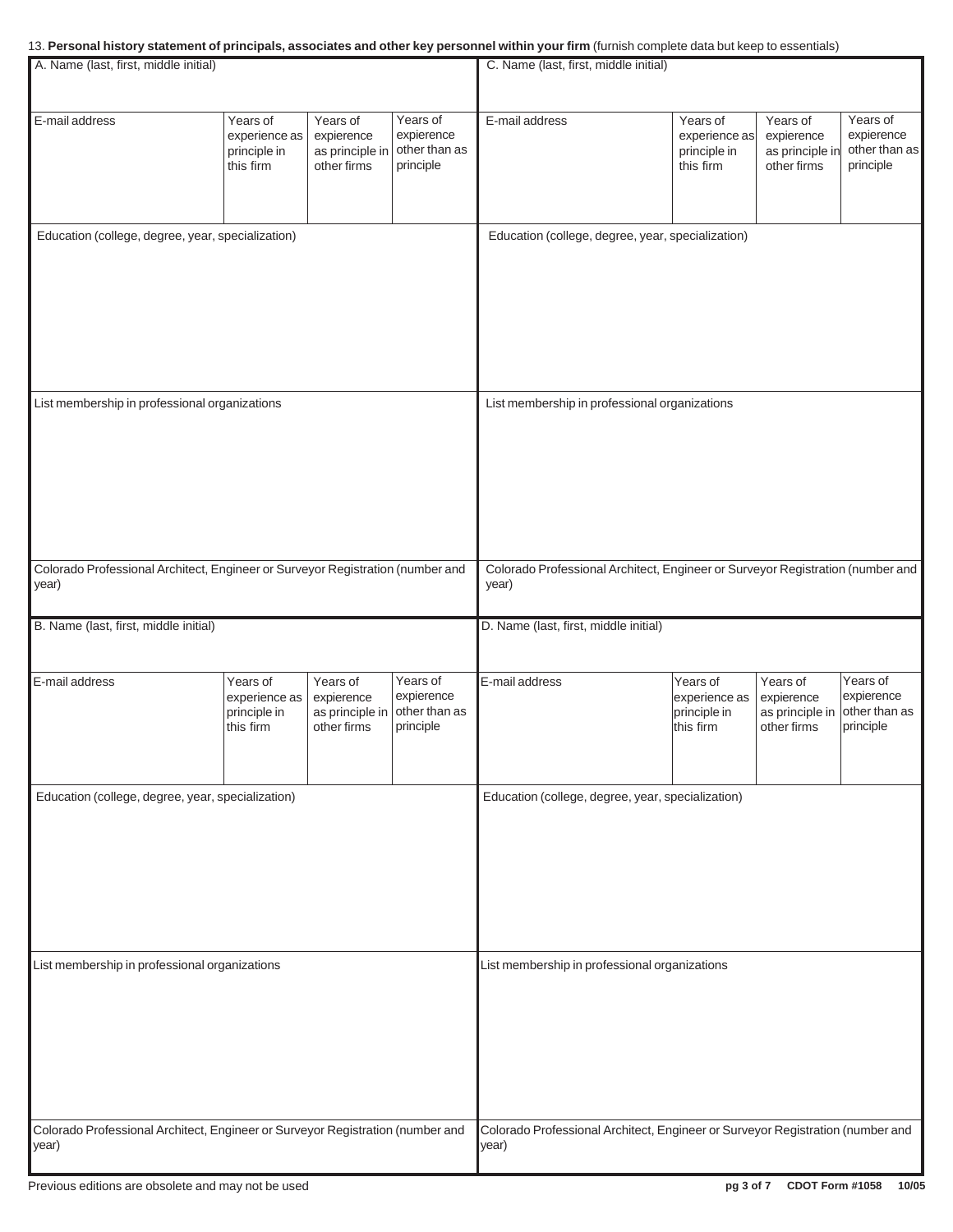#### 13. **Personal history statement of principals, associates and other key personnel within your firm** (furnish complete data but keep to essentials)(continued)

| E. Name (last, first, middle initial)                                                   |                                                        |                                                          |                                                      | G. Name (last, first, middle initial)                                                   |                                                        |                                                          |                                                      |
|-----------------------------------------------------------------------------------------|--------------------------------------------------------|----------------------------------------------------------|------------------------------------------------------|-----------------------------------------------------------------------------------------|--------------------------------------------------------|----------------------------------------------------------|------------------------------------------------------|
|                                                                                         |                                                        |                                                          |                                                      |                                                                                         |                                                        |                                                          |                                                      |
| E-mail address                                                                          | Years of<br>experience as<br>principle in<br>this firm | Years of<br>expierence<br>as principle in<br>other firms | Years of<br>expierence<br>other than as<br>principle | E-mail address                                                                          | Years of<br>experience as<br>principle in<br>this firm | Years of<br>expierence<br>as principle in<br>other firms | Years of<br>expierence<br>other than as<br>principle |
| Education (college, degree, year, specialization)                                       |                                                        |                                                          |                                                      | Education (college, degree, year, specialization)                                       |                                                        |                                                          |                                                      |
|                                                                                         |                                                        |                                                          |                                                      |                                                                                         |                                                        |                                                          |                                                      |
| List membership in professional organizations                                           |                                                        |                                                          |                                                      | List membership in professional organizations                                           |                                                        |                                                          |                                                      |
| Colorado Professional Architect, Engineer or Surveyor Registration (number and<br>year) |                                                        |                                                          |                                                      | Colorado Professional Architect, Engineer or Surveyor Registration (number and<br>year) |                                                        |                                                          |                                                      |
| F. Name (last, first, middle initial)                                                   |                                                        |                                                          |                                                      | H. Name (last, first, middle initial)                                                   |                                                        |                                                          |                                                      |
| E-mail address                                                                          | Years of<br>experience as<br>principle in<br>this firm | Years of<br>expierence<br>as principle in<br>other firms | Years of<br>expierence<br>other than as<br>principle | E-mail address                                                                          | Years of<br>experience as<br>principle in<br>this firm | Years of<br>expierence<br>as principle in<br>other firms | Years of<br>expierence<br>other than as<br>principle |
| Education (college, degree, year, specialization)                                       |                                                        |                                                          |                                                      | Education (college, degree, year, specialization)                                       |                                                        |                                                          |                                                      |
| List membership in professional organizations                                           |                                                        |                                                          |                                                      | List membership in professional organizations                                           |                                                        |                                                          |                                                      |
| Colorado Professional Architect, Engineer or Surveyor Registration (number and<br>year) |                                                        |                                                          |                                                      | Colorado Professional Architect, Engineer or Surveyor Registration (number and<br>year) |                                                        |                                                          |                                                      |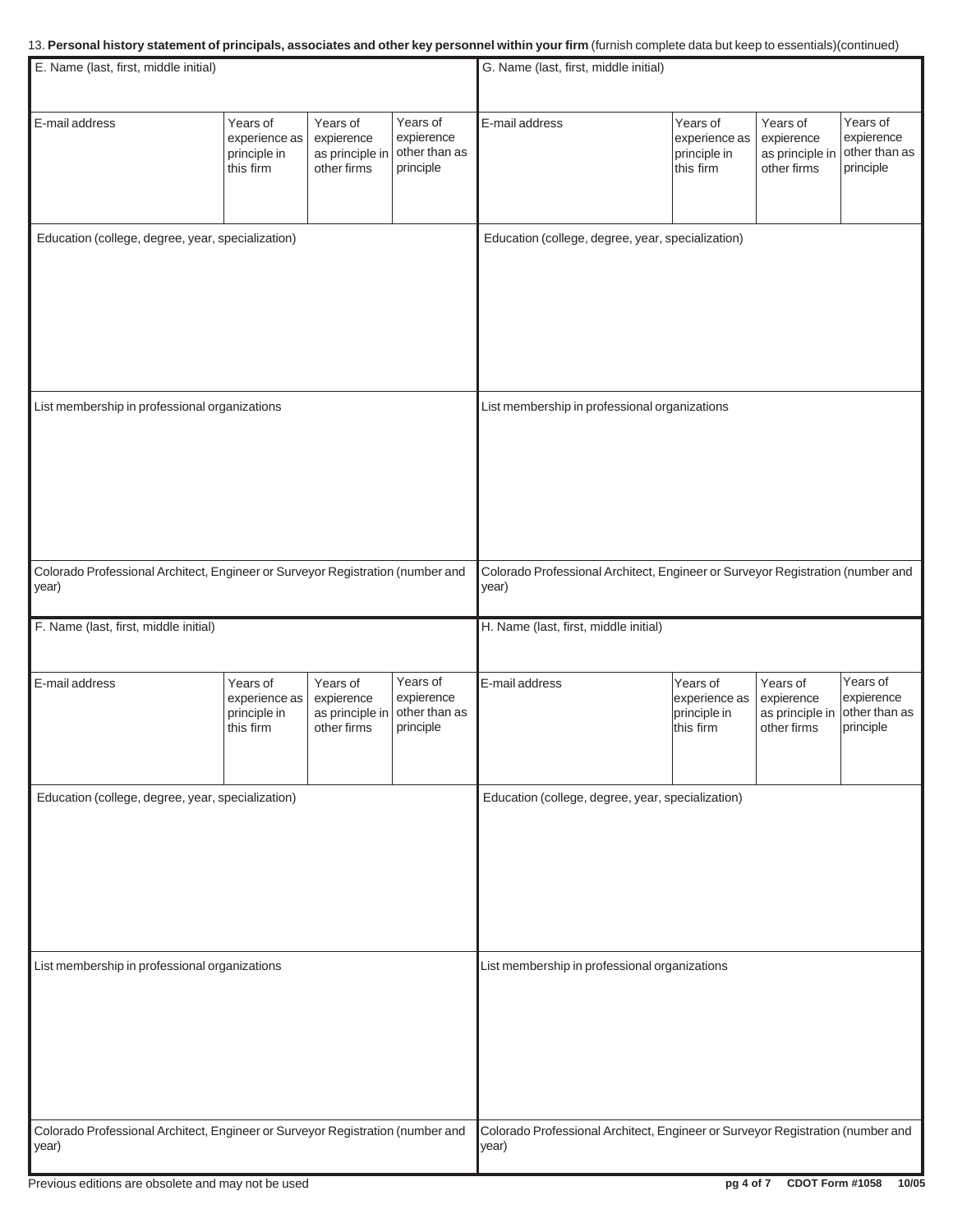#### 14. **Present or completed activities on which your firm is designated Architect or Engineer of Record during last 5 years.**

| Type of project | Description of work<br>(list in detail) | Location | Name, address and phone #<br>of owner and references | Estimated construction cost |
|-----------------|-----------------------------------------|----------|------------------------------------------------------|-----------------------------|
|                 |                                         |          |                                                      |                             |
|                 |                                         |          |                                                      |                             |
|                 |                                         |          |                                                      |                             |
|                 |                                         |          |                                                      |                             |
|                 |                                         |          |                                                      |                             |
|                 |                                         |          |                                                      |                             |
|                 |                                         |          |                                                      |                             |
|                 |                                         |          |                                                      |                             |
|                 |                                         |          |                                                      |                             |
|                 |                                         |          |                                                      |                             |
|                 |                                         |          |                                                      |                             |
|                 |                                         |          |                                                      |                             |

### 14a. **Present or completed CDOT project activities on which your firm is designated Architect or Engineer of Record during last 5 years.**

| Type of project | Description of work<br>(list in detail) | Location | Name, address and phone #<br>of owner and references | Estimated construction cost |
|-----------------|-----------------------------------------|----------|------------------------------------------------------|-----------------------------|
|                 |                                         |          |                                                      |                             |
|                 |                                         |          |                                                      |                             |
|                 |                                         |          |                                                      |                             |
|                 |                                         |          |                                                      |                             |
|                 |                                         |          |                                                      |                             |
|                 |                                         |          |                                                      |                             |
|                 |                                         |          |                                                      |                             |
|                 |                                         |          |                                                      |                             |
|                 |                                         |          |                                                      |                             |
|                 |                                         |          |                                                      |                             |
|                 |                                         |          |                                                      |                             |
|                 |                                         |          |                                                      |                             |
|                 |                                         |          |                                                      |                             |
|                 |                                         |          |                                                      |                             |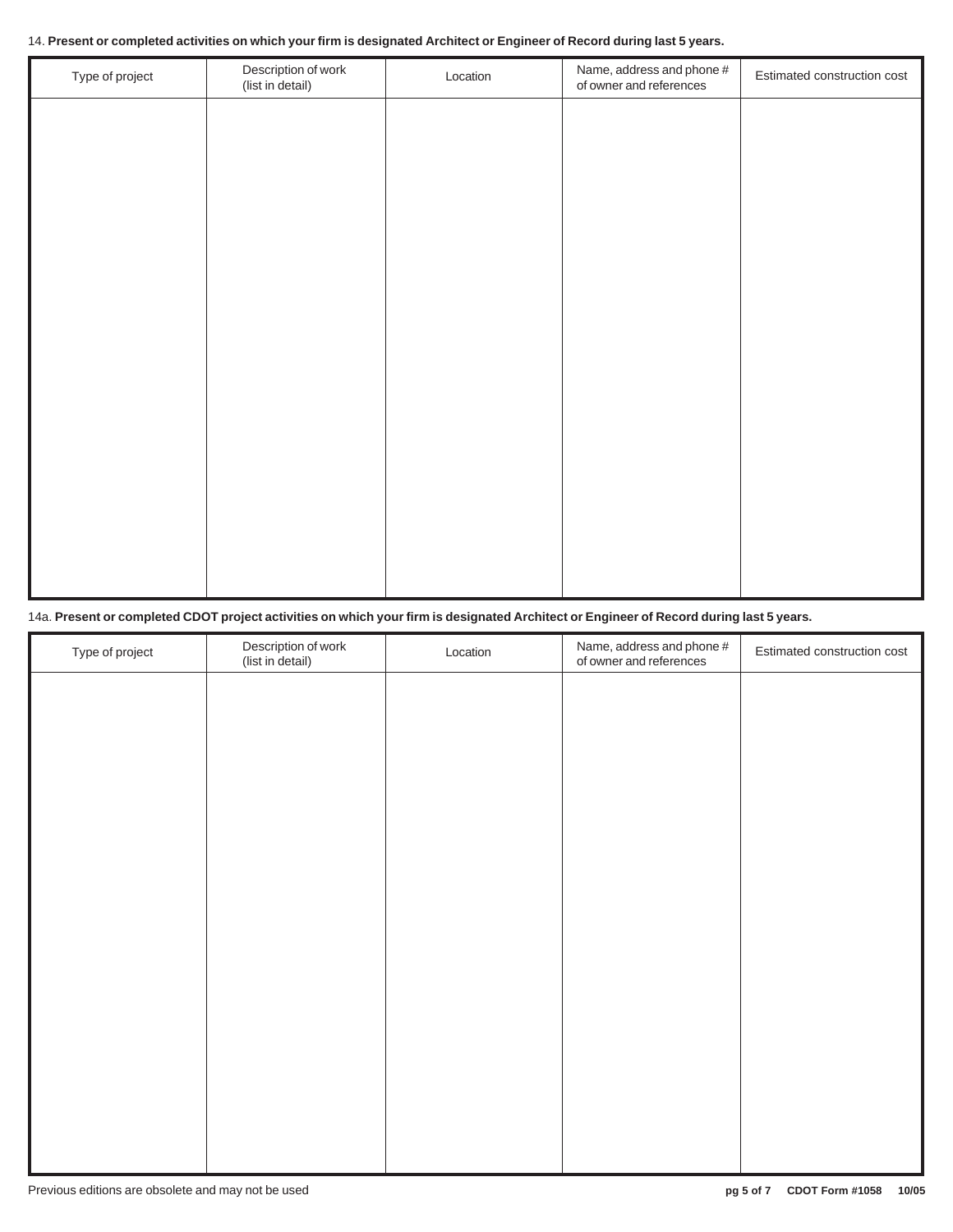| 15. Present or completed activities on which your firm is/was associated with others during last 5 years. (indicate phase of work for which your firm is/was |  |
|--------------------------------------------------------------------------------------------------------------------------------------------------------------|--|
| responsible)                                                                                                                                                 |  |

|                 | Description of work<br>(list in detail) | Location | Owner | Estimated costs    | Firm associated with |
|-----------------|-----------------------------------------|----------|-------|--------------------|----------------------|
| Type of project |                                         |          |       | Total construction |                      |
|                 |                                         |          |       |                    |                      |
|                 |                                         |          |       |                    |                      |
|                 |                                         |          |       |                    |                      |
|                 |                                         |          |       |                    |                      |
|                 |                                         |          |       |                    |                      |
|                 |                                         |          |       |                    |                      |
|                 |                                         |          |       |                    |                      |
|                 |                                         |          |       |                    |                      |
|                 |                                         |          |       |                    |                      |
|                 |                                         |          |       |                    |                      |
|                 |                                         |          |       |                    |                      |
|                 |                                         |          |       |                    |                      |
|                 |                                         |          |       |                    |                      |
|                 |                                         |          |       |                    |                      |
|                 |                                         |          |       |                    |                      |
|                 |                                         |          |       |                    |                      |
|                 |                                         |          |       |                    |                      |
|                 |                                         |          |       |                    |                      |

15a. **Present or completed CDOT project activities on which your firm is/was associated with others during last 5 years.** (indicate phase of work for which your firm is/was responsible)

| Type of project | Description of work<br>(list in detail) | Owner    | Estimated costs | Firm associated with |  |
|-----------------|-----------------------------------------|----------|-----------------|----------------------|--|
|                 |                                         | Location |                 |                      |  |
|                 |                                         |          |                 |                      |  |
|                 |                                         |          |                 |                      |  |
|                 |                                         |          |                 |                      |  |
|                 |                                         |          |                 |                      |  |
|                 |                                         |          |                 |                      |  |
|                 |                                         |          |                 |                      |  |
|                 |                                         |          |                 |                      |  |
|                 |                                         |          |                 |                      |  |
|                 |                                         |          |                 |                      |  |
|                 |                                         |          |                 |                      |  |
|                 |                                         |          |                 |                      |  |
|                 |                                         |          |                 |                      |  |
|                 |                                         |          |                 |                      |  |
|                 |                                         |          |                 |                      |  |
|                 |                                         |          |                 |                      |  |
|                 |                                         |          |                 |                      |  |
|                 |                                         |          |                 |                      |  |
|                 |                                         |          |                 |                      |  |
|                 |                                         |          |                 |                      |  |